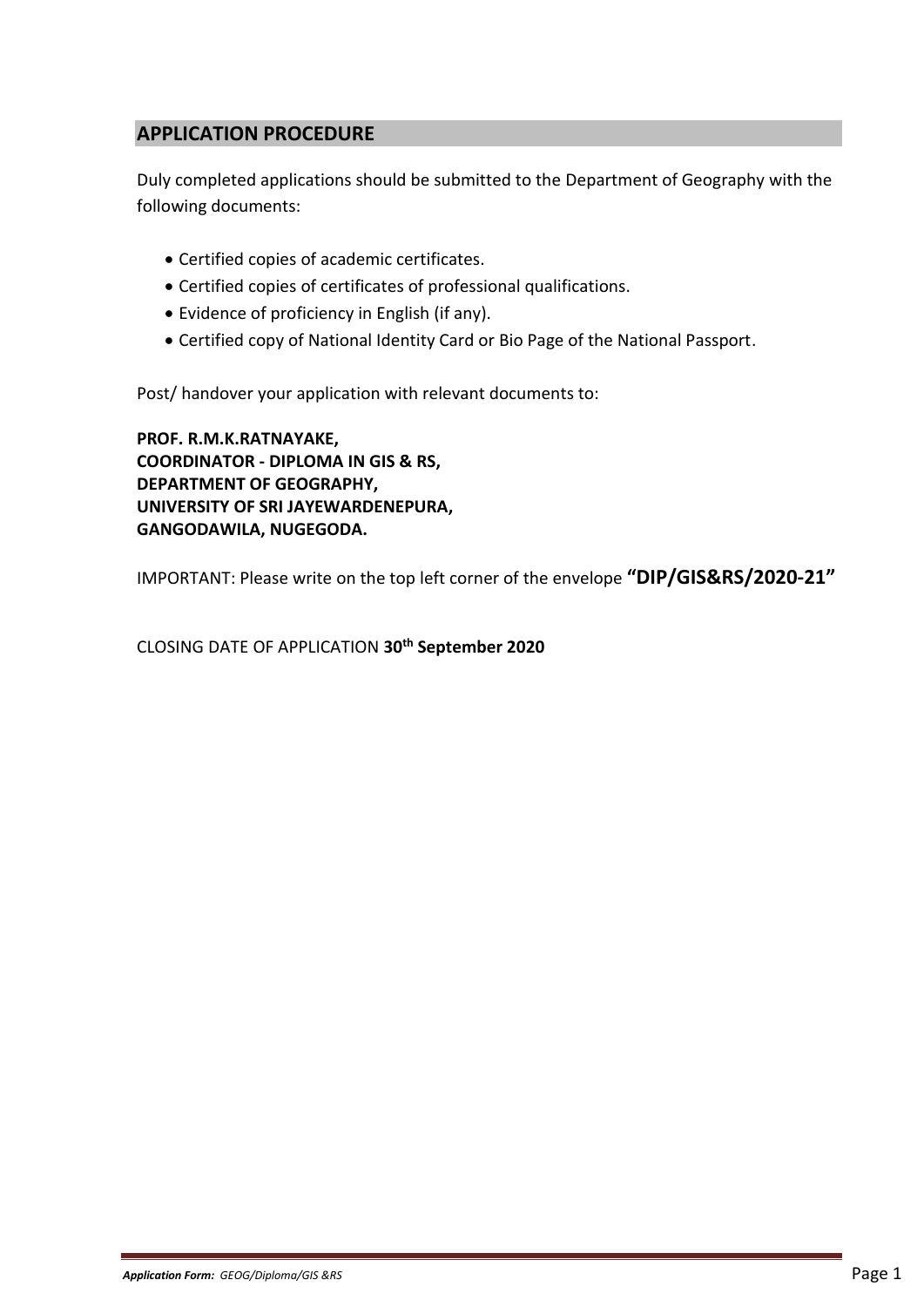

## **UNIVERSITY OF SRI JAYEWARDENEPURA**

# **Application Form for Diploma in Geographic Information Systems & Remote Sensing (2020- 2021) offered by the DEPARTMENT OF GEOGRAPHY**

| <b>Course Name</b>                          |               | Diploma in GIS & Remote Sensing (2020-2021) |  |       |  |  |      |  |                |             |  |     |   |   |  |  |
|---------------------------------------------|---------------|---------------------------------------------|--|-------|--|--|------|--|----------------|-------------|--|-----|---|---|--|--|
| <b>PART A - PERSONAL INFORMATION</b>        |               |                                             |  |       |  |  |      |  |                |             |  |     |   |   |  |  |
|                                             |               | <b>Last Name</b>                            |  |       |  |  |      |  |                |             |  |     |   |   |  |  |
|                                             |               |                                             |  |       |  |  |      |  |                |             |  |     |   |   |  |  |
| <b>Name in Full</b><br>(Use block capitals) |               | <b>Other Name/s</b>                         |  |       |  |  |      |  |                |             |  |     |   |   |  |  |
|                                             |               |                                             |  |       |  |  |      |  |                |             |  |     |   |   |  |  |
|                                             |               |                                             |  |       |  |  |      |  |                |             |  |     |   |   |  |  |
| Name with initial                           |               |                                             |  |       |  |  |      |  |                |             |  |     |   |   |  |  |
|                                             |               |                                             |  |       |  |  |      |  |                |             |  |     |   |   |  |  |
|                                             |               |                                             |  |       |  |  |      |  |                |             |  |     |   |   |  |  |
| <b>Address for</b><br>Communication         |               |                                             |  |       |  |  |      |  |                |             |  |     |   |   |  |  |
|                                             |               |                                             |  |       |  |  |      |  |                |             |  |     |   |   |  |  |
| Permanent<br>Address (If different          |               |                                             |  |       |  |  |      |  |                |             |  |     |   |   |  |  |
| from above)                                 |               |                                             |  |       |  |  |      |  |                |             |  |     |   |   |  |  |
| <b>Official Address</b>                     |               |                                             |  |       |  |  |      |  |                |             |  |     |   |   |  |  |
| (If, employed)                              |               |                                             |  |       |  |  |      |  |                |             |  |     |   |   |  |  |
|                                             |               |                                             |  |       |  |  |      |  |                |             |  |     |   |   |  |  |
| <b>Employment</b><br><b>Position</b>        |               |                                             |  |       |  |  |      |  |                |             |  |     |   |   |  |  |
| <b>E-Mail Address</b>                       |               |                                             |  |       |  |  |      |  |                |             |  |     |   |   |  |  |
|                                             | Home          |                                             |  |       |  |  |      |  | <b>Married</b> |             |  |     |   | F |  |  |
| <b>Telephone</b>                            | <b>Office</b> |                                             |  |       |  |  |      |  | Single         |             |  | Sex | М |   |  |  |
|                                             | <b>Mobile</b> |                                             |  |       |  |  |      |  |                |             |  |     |   |   |  |  |
| Date of                                     | Date          |                                             |  | Month |  |  | Year |  |                | NIC No.     |  |     |   |   |  |  |
| <b>Birth</b>                                |               |                                             |  |       |  |  |      |  |                | Age (Y/M/D) |  |     |   |   |  |  |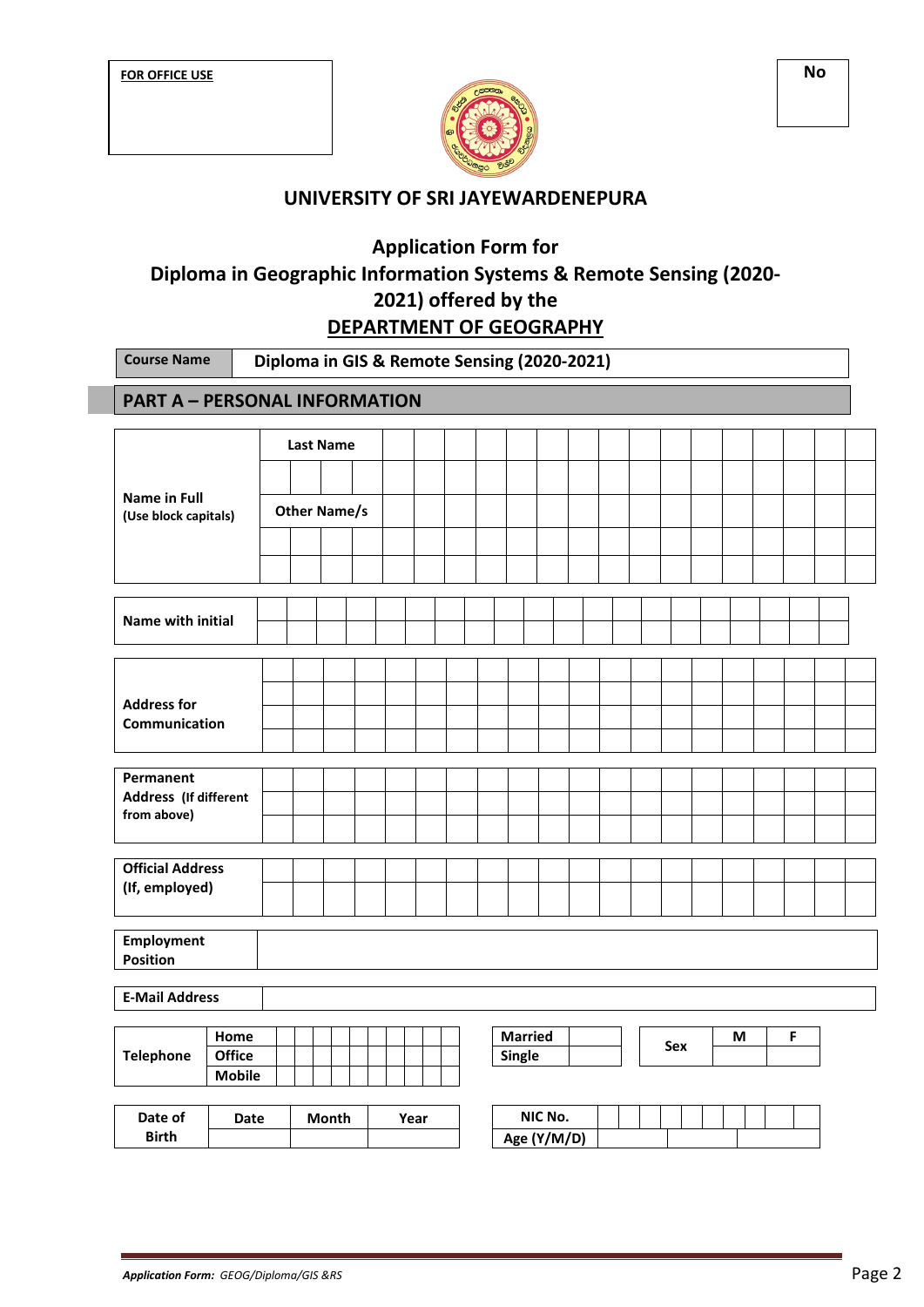## **PART B – EDUCATIONAL QUALIFICATIONS**

#### **1. EDUCATIONAL QUALIFICATIONS** *(Attach Copies of Certificates)*

| GCE (A/L) YEAR: |       |  |  |  |  |
|-----------------|-------|--|--|--|--|
| Subjects        | Grade |  |  |  |  |
| 1               |       |  |  |  |  |
| 2.              |       |  |  |  |  |
| 3.              |       |  |  |  |  |
|                 |       |  |  |  |  |

### **2. OTHER QUALIFICATIONS** *(Attach Copies of Certificates)*

| <b>Institution</b> | <b>Course Duration</b> | Field of Study/ Training | Qualification |
|--------------------|------------------------|--------------------------|---------------|
| <b>.</b>           |                        |                          |               |
| <u>.</u>           |                        |                          |               |
| . ب                |                        |                          |               |

## **3. WORK EXPERIENCE**

| Organization | <b>From</b> | То | <b>Position</b> | <b>Nature of Work</b> |
|--------------|-------------|----|-----------------|-----------------------|
|              |             |    |                 |                       |
| <u>.</u>     |             |    |                 |                       |
| <u>.</u>     |             |    |                 |                       |
| 4.           |             |    |                 |                       |

#### **4. SELF ASSESSMENT OF PROFICIENCY IN ENGLISH**

|              | Very good | Good | Fair | Weak |
|--------------|-----------|------|------|------|
| Reading      |           |      |      |      |
| Writing      |           |      |      |      |
| Conversation |           |      |      |      |

### **5. FINANCIAL ASSISTANCE**

|                                  | Self-Funded | Sponsored | Grant | Other (Specify) |
|----------------------------------|-------------|-----------|-------|-----------------|
| How do you plan to finance your  |             |           |       |                 |
| Diploma Course?                  |             |           |       |                 |
| If sponsored – by whom?          |             |           |       |                 |
| If Grant, give Grant name, total |             |           |       |                 |
| amount                           |             |           |       |                 |
| If other - indicate              |             |           |       |                 |

#### **6. BRIEFLY DESCRIBE YOUR REASONS FOR WISHING TO ENROLL IN THE PROGRAM** *(Include your personal/ career interests)*